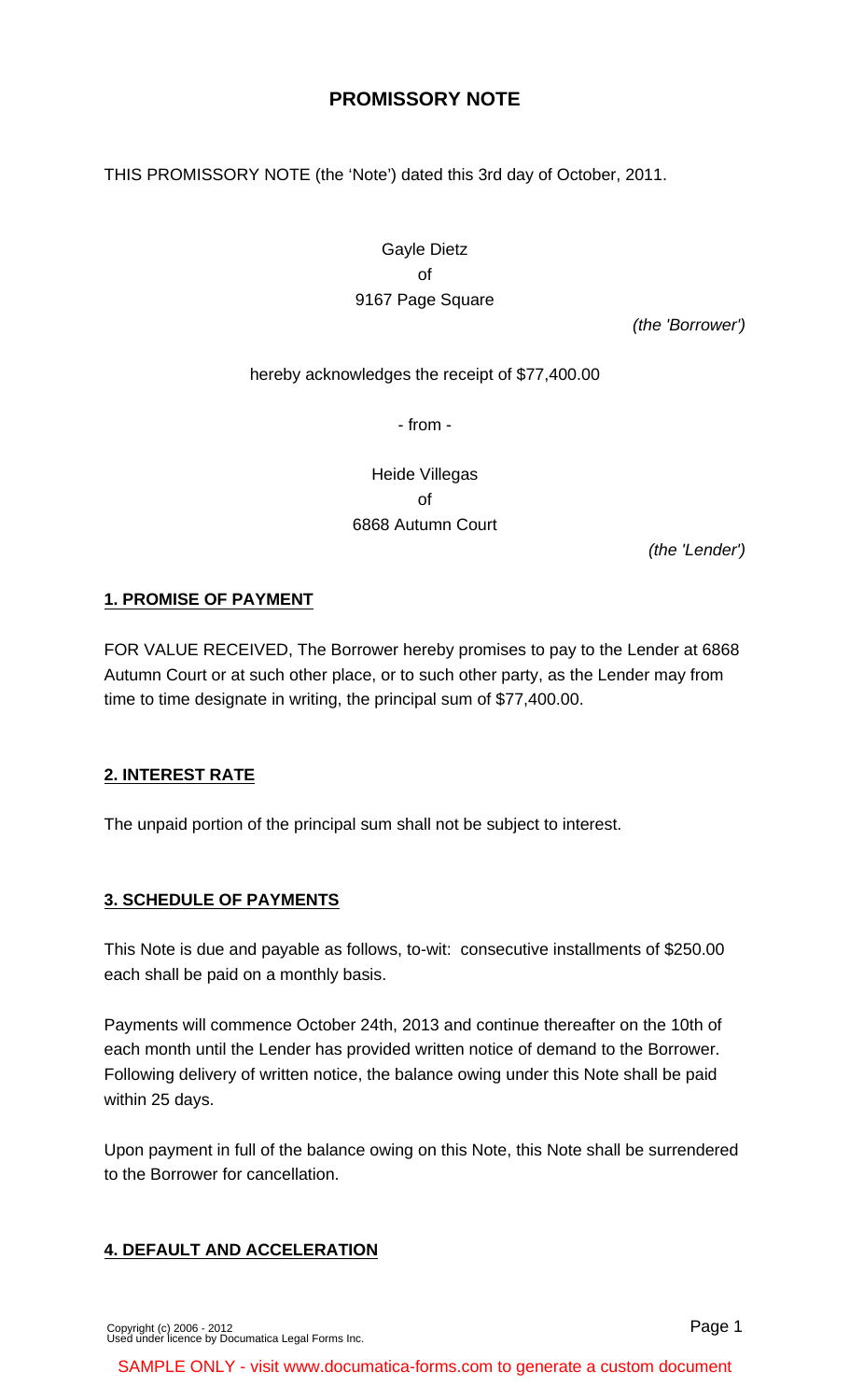Notwithstanding any contrary statements contained in this Note, if the Borrower defaults on payment of this Note or any other obligation set forth herein, and the default continues after the Lender notifies the Borrower of the default and the period within which it must be corrected, as may be required by law, then the Lender may declare the unpaid principal balance, and any accrued interest, immediately due and payable.

## **5. SECURITY**

This Note shall not be secured by any form of security.

### **6. GOVERNING LAW**

This Note is being delivered in, and shall be governed, construed, enforced, and interpreted by, through, and under, the laws of the State of California excluding conflict of law principles that would cause the application of the laws of another jurisdiction.

### **7. COLLECTION COSTS**

Should the Borrower default on payment of this Note or any other obligation set forth herein, all costs incurred by the Lender in attempting to enforce this Note, including, but not limited to, any and all legal costs, will be added to the outstanding principal and will be paid immediately by the Borrower.

### **8. BINDING EFFECT**

The covenants and obligations set forth in this Note shall be binding on and inure to the benefit of the heirs, executors, successors, legal representatives, administrators, and assigns of the Borrower and the Lender. The Borrower waives presentment for payment, demand and protest and notice of protest, and of dishonor and non-payment of this Note.

#### **9. Additional Clause #1**

Lorem ipsum ornare etiam cras, orci tempor condimentum.

### **10. Additional Clause #2**

Lorem ipsum et curabitur, aptent fames.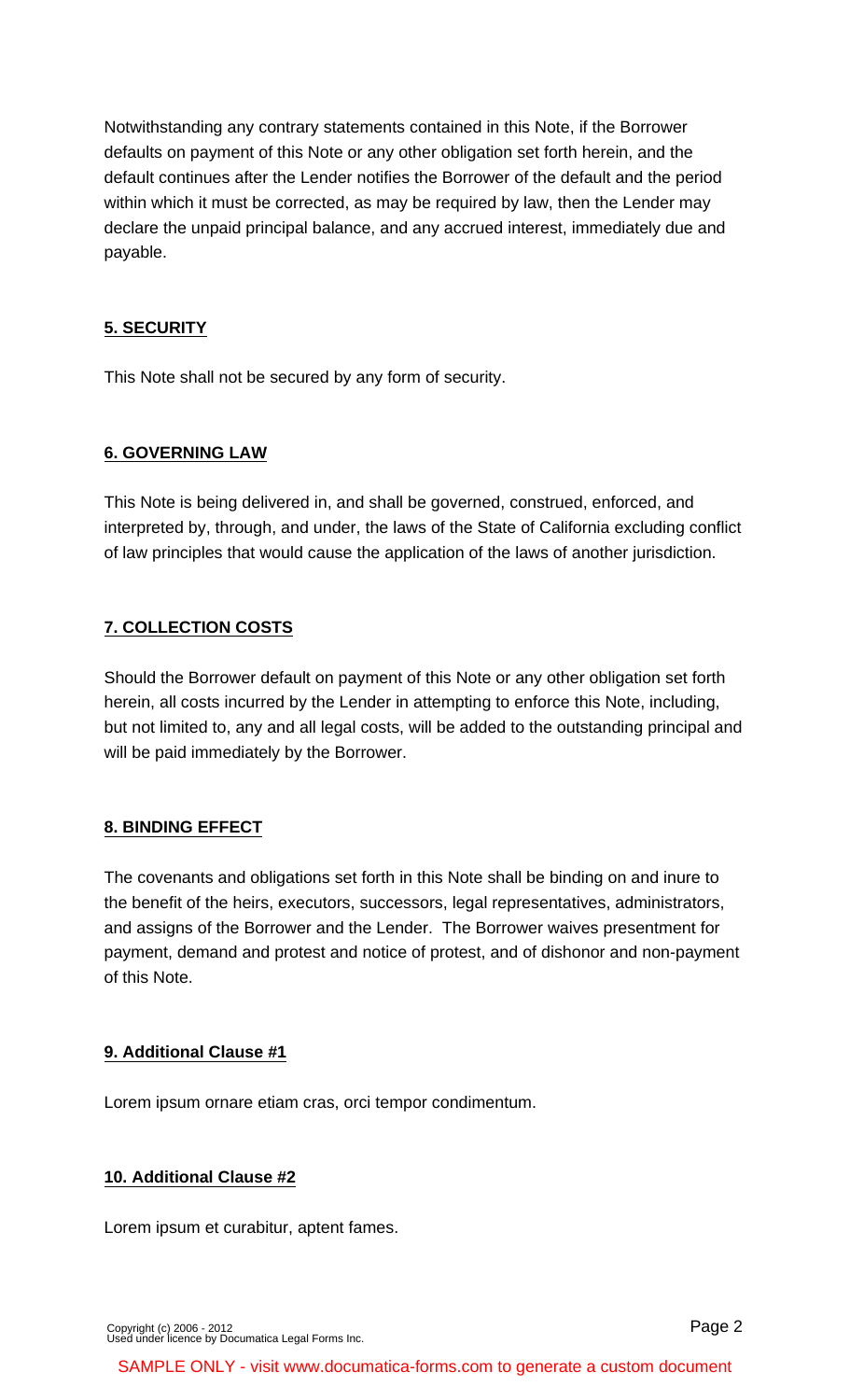### **11. Additional Clause #3**

Lorem ipsum nullam dictumst neque, fusce conubia.

### **12. Additional Clause #4**

Lorem ipsum curabitur per aliquet, egestas tempor.

#### **13. Additional Clause #5**

Lorem ipsum aliquet tempus velit, cras ad.

(This space intentionally left blank)